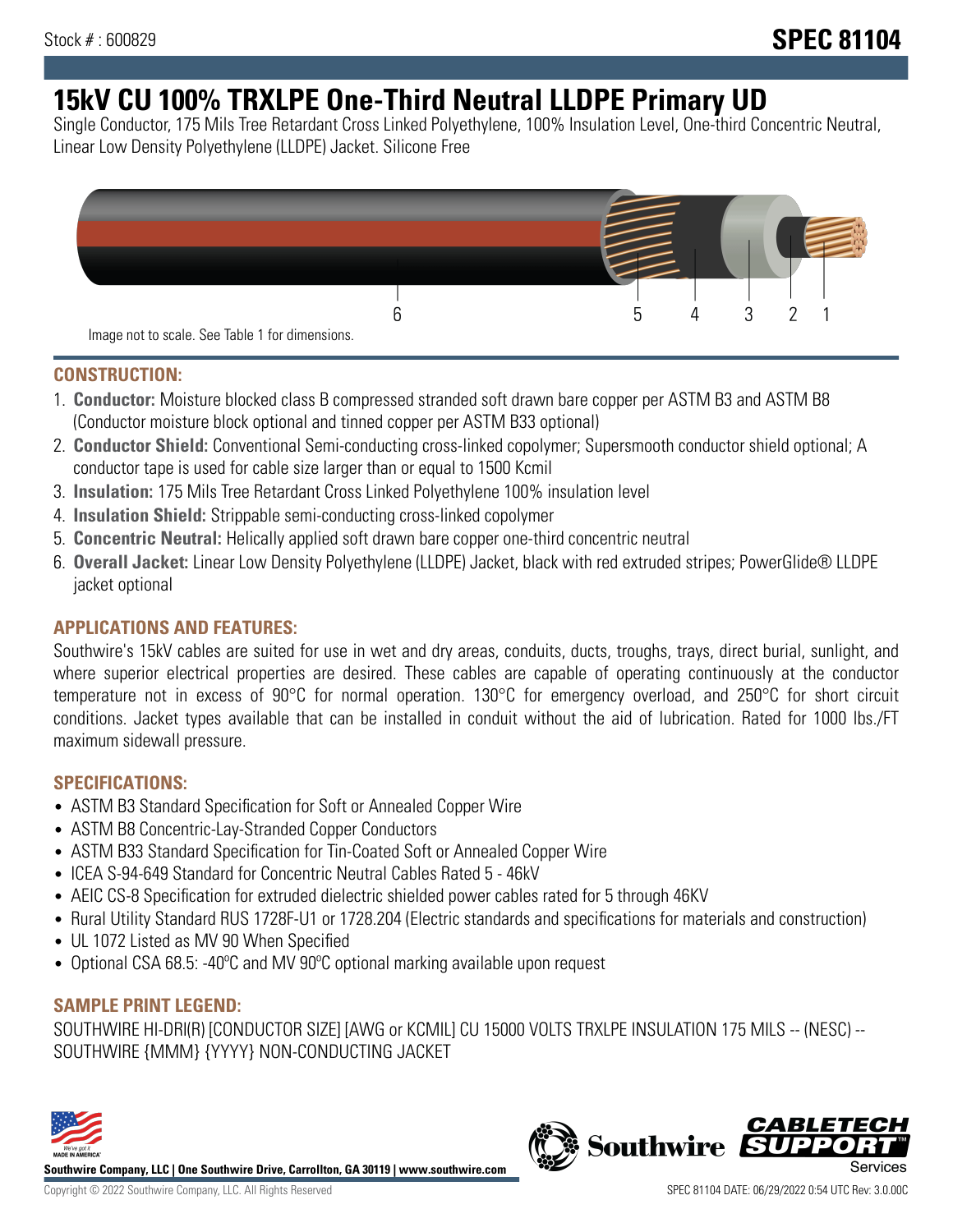# Stock # : 600829 **SPEC 81104**

#### **Table 1 – Weights and Measurements**

| Stock<br>Number | Cond.<br><b>Size</b> | <b>Diameter</b><br>Over<br>Conductor | <b>Diameter</b><br>Over<br>Insulation | Insul.<br><b>Thickness</b> | <b>Diameter</b><br>Over<br>Insulation<br><b>Shield</b> | Concentric<br><b>Neutral</b> | Neutral DC<br>Resistance<br>$25^{\circ}$ C | Jacket<br><b>Thickness</b> | Approx.<br>0D | Approx.<br>Weight    | Min<br><b>Bending</b><br>Radius | Max Pull<br>Tension*' |
|-----------------|----------------------|--------------------------------------|---------------------------------------|----------------------------|--------------------------------------------------------|------------------------------|--------------------------------------------|----------------------------|---------------|----------------------|---------------------------------|-----------------------|
|                 | AWG/<br>Kcmil        | inch                                 | inch                                  | mil                        | inch                                                   | No. x AWG                    | $\Omega$ /1000ft                           | mil                        | inch          | Ib<br><b>Y1000ft</b> | inch                            | $\mathsf{lb}$         |
| 600829§         | 250<br>(37)          | 0.558                                | 0.954                                 | 175                        | .034                                                   | 13x12                        | 0.125                                      | 50                         | .299          | 481                  | 10.3                            | 2000                  |

All dimensions are nominal and subject to normal manufacturing tolerances

◊ Cable marked with this symbol is a standard stock item

\* Pulling tension based on pulling eye directly connected to conductor

^ HiDri Plus - Water Blocking Powder. Black Jacket

# All black jacket

§ HiDri Plus - Water Blocking Powder. Black Jacket. CSA Listed

## **Table 2 – Electrical and Engineering Data**

| Cond.<br>Size | $\omega$ 25°C    | DC Resistance AC Resistance<br>$@90^{\circ}C$ | Capacitive<br>Reactance @<br>60Hz | Inductive<br>l Reactance @ '<br>60Hz | Charging<br>Current | <b>Dielectric</b><br>Loss | Zero Sequence<br>Impedance* | <b>Positive</b><br>Sequence<br>Impedance* | <b>Short Circuit</b><br>Current $@30$<br><b>Cycle</b> |
|---------------|------------------|-----------------------------------------------|-----------------------------------|--------------------------------------|---------------------|---------------------------|-----------------------------|-------------------------------------------|-------------------------------------------------------|
| AWG/<br>Kcmil | $\Omega/1000$ ft | $\Omega/1000$ ft                              | $M\Omega^*1000$ ft                | $\Omega/1000$ ft                     | A/1000ft            | W/1000ft                  | $\Omega/1000$ ft            | $\Omega/1000$ ft                          | Amp                                                   |
| 250<br>(37)   | 0.0431           | 0.054                                         | 0.031                             | 0.039                                | 0.278               | 0.723                     | $0.180 + j0.047$            | $0.057 + 0.038$                           | 7203                                                  |

\* Calculations are based on three cables triplexed / concentric shield / Conductor temperature of 90°C / Shield temperature of 45°C / Earth resistivity of 100 ohmsmeter

† Ampacities are based on Figure 7 of ICEA P-117-734 (Single circuit trefoil, 100% load factor, 90°C conductor temperature, earth RHO 90, 36" burial depth)

‡ Ampacities are based on Figure 1 of ICEA P-117-734 (Single circuit trefoil, 100% load factor, 90°C conductor temperature, earth RHO 90, 36" burial depth)

#### **Table 3 – Weights and Measurements (Metric)**

| <b>Stock</b><br>Number | Cond.<br><b>Size</b> | <b>Diameter</b><br>Over<br>Conductor | Diameter<br>Over<br>Insulation | Insul.<br><b>Thickness</b> | Diameter<br>Over<br>Insulation<br><b>Shield</b> | Concentric<br><b>Neutral</b> | Neutral DC<br>Resistance<br>$25^{\circ}$ C | Jacket<br><b>Thickness</b> | Approx.<br>0D | Approx.<br>Weight | Min<br><b>Bending</b><br>Radius | Max Pull<br>Tension* |
|------------------------|----------------------|--------------------------------------|--------------------------------|----------------------------|-------------------------------------------------|------------------------------|--------------------------------------------|----------------------------|---------------|-------------------|---------------------------------|----------------------|
|                        | AWG/<br>Kcmil        | mm                                   | mm                             | mm                         | mm                                              | No. x AWG                    | $\Omega$ /km                               | mm                         | mm            | ka/km             | mm                              | newton               |
| 600829§                | 250<br>(37)          | 14.17                                | 24.23                          | 4.44                       | 26.26                                           | 13x12                        | 0.41                                       | 1.27                       | 32.99         | 2204              | 261.62                          | 8900                 |

All dimensions are nominal and subject to normal manufacturing tolerances

◊ Cable marked with this symbol is a standard stock item

\* Pulling tension based on pulling eye directly connected to conductor

^ HiDri Plus - Water Blocking Powder. Black Jacket

# All black jacket

§ HiDri Plus - Water Blocking Powder. Black Jacket. CSA Listed

# **Table 4 – Electrical and Engineering Data (Metric)**

| Cond<br><b>Size</b> | @25°C        | DC Resistance AC Resistance<br>$@90^{\circ}C$ | Capacitive<br>Reactance @<br>60Hz | <b>Inductive</b><br>Reactance @<br>60Hz | Charging<br>'Current. | <b>Dielectric</b><br>Loss. | Zero Sequence<br>Impedance* | <b>Positive</b><br>Sequence<br>Impedance* | <b>Short Circuit</b><br>Current $@30$<br>Cycle |
|---------------------|--------------|-----------------------------------------------|-----------------------------------|-----------------------------------------|-----------------------|----------------------------|-----------------------------|-------------------------------------------|------------------------------------------------|
| AWG/<br>Kcmil       | $\Omega$ /km | $\Omega / \mathsf{km}$ .                      | $M\Omega^*$ km                    | $\Omega$ /km                            | A/km                  | W/km                       | $\Omega/1000$ ft            | $\Omega/1000$ ft                          | Amp                                            |
| 250<br>(37)         | 0.1414       | 0.18                                          | 0.0094                            | 0.1280                                  | 0.912                 | 2.3720                     | $0.180 + j0.047$            | $0.057 + j0.038$                          | 7203                                           |

\* Calculations are based on three cables triplexed / concentric shield / Conductor temperature of 90°C / Shield temperature of 45°C / Earth resistivity of 100 ohmsmeter



**Southwire Company, LLC | One Southwire Drive, Carrollton, GA 30119 | www.southwire.com**

# CABLETECI Southwire SUPP